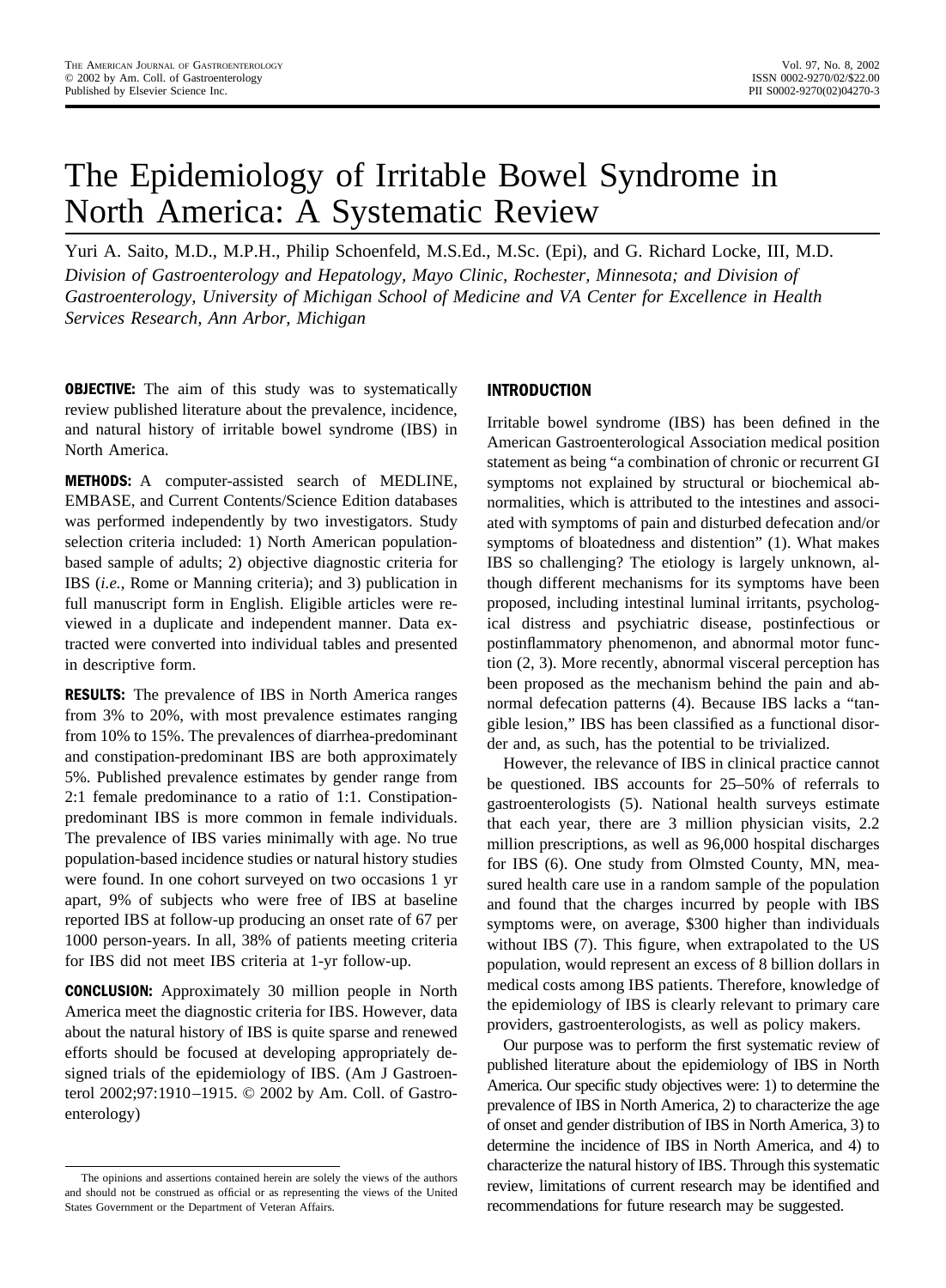## **MATERIALS AND METHODS**

#### *Literature Search*

SEARCH STRATEGY FOR IDENTIFICATION OF STUDIES. A computer-assisted search of three online bibliographic databases was conducted to identify potentially relevant published papers. A search of the MEDLINE database from 1966 to present was performed using medical subject heading (MeSH) term "colonic diseases, functional" [mortality, ethnology, epidemiology] or "colonic diseases, functional" with exploded keywords including "incidence," "prevalence," "prognosis," and "natural history." Review of the EMBASE database from 1991 to 2000 was performed using the following terms: "[epidemiology]," "irritable colon," "incidence," "prevalence," "prognosis," and "history." The bibliographic database Current Contents/Science Edition was also searched between 1996 and 2001 using the keywords "irritable bowel syndrome," "IBS," "colonic diseases, functional," "functional colonic diseases," "irritable colon," "spastic colon," "incidence," "prevalence," "natural history," and "prognosis." Manual searches of reference lists from potentially relevant papers were also performed to identify any additional studies that may have been missed using the computer-assisted search strategy.

STUDY SELECTION CRITERIA. Two investigators (Y.S., G.R.L.) independently reviewed the titles and abstracts of all citations identified by the literature search. Potentially relevant studies were retrieved and the selection criteria applied. The selection criteria were: 1) studies of population-based samples of IBS patients derived within North America; 2) use of Manning, Rome I, or Rome II criteria to identify IBS patients; 3) population of adult patients (note that inclusion of pediatric patients within adult study population was allowed); 4) results reported on prevalence, incidence, or natural history of IBS; 5) published in full manuscript form; and 6) English language only.

CASE DEFINITION FOR DIAGNOSIS OF IBS. Only studies defining IBS using the Manning criteria and Rome criteria were included. The criteria for IBS proposed by Manning *et al.* in 1979 (Manning criteria) include the following six symptoms: 1) abdominal pain that is relieved with a bowel movement, 2) pain associated with looser stools, 3) pain associated with more frequent stools, 4) sensation of incomplete evacuation, 5) passage of mucus, and/or 6) abdominal distention (8). The number of symptoms required to meet the diagnosis was not stipulated. Using a threshold of two was associated with the highest sensitivity, whereas using a threshold of four was associated with the highest specificity.

Consensus criteria for the diagnosis of IBS have been established and subsequently modified by a panel of experts. The first set of such criteria was developed in conjunction with a meeting in Rome and, thus, these have become known as the Rome criteria. The original Rome criteria ("Rome I"), as published in 1989, required continuous or recurrent symptoms of abdominal pain that were 1) relieved with defecation, 2) associated with a change in frequency of stool, or 3) associated with a change in consistency of stool along with two or more symptom groups of disturbed defecation, which included: a) altered stool frequency, b) altered stool form, c) altered stool passage, d) passage of mucus, and e) usually accompanied by bloating or belief of abdominal distention (9). These criteria were subsequently revised and published in 1991 recommending that the pain be present for at least 3 months, that the symptoms of altered defecation occur at least 25% of the time, and that symptoms from at least three of the above five defecation disorder symptom groups be present ("modified Rome I") (10). These criteria were recently revised and called the Rome II criteria (11). Rome II criteria mandate 12 wk of symptoms in the last year and require that two (rather than just one) of following features be associated with the pain: a) pain relieved by bowel movement, b) pain associated with harder or looser bowel movements, and/or c) pain associated with more or less frequent bowel movements. The defecation disorder symptom groups are now only supporting symptoms and not required for the diagnosis.

## *Data Extraction and Data Analysis*

Eligible articles were reviewed in a duplicate, independent, unblinded manner by two investigators (Y.S., G.R.L.). Agreement between investigators was greater than 95%, and disagreement in data extraction was resolved by consensus. For studies about the prevalence of IBS in North America, the prevalence, incidence, prevalence based on IBS subgroup, gender distribution, and the mean age of onset were extracted, if available. For prevalence studies, data about diagnostic definition of IBS (*e.g.,* Manning criteria, ROME I criteria), sample size, and case ascertainment techniques to identify IBS patients (*e.g.,* face-to-face interviews, mail surveys) was also extracted. For studies about the natural history of IBS, disease activity (*e.g.,* prevalence of IBS over time and frequency of IBS flares within a specified period of time) and frequency of surgery or medication use was extracted.

Data extracted from original research articles about prevalence and gender distribution was converted into individual tables. The tables are presented in descriptive form. Because of significant variability in methods of reporting data, no attempt was made to pool the incidence or prevalence rates, gender distribution data, age at diagnosis data, or natural history of disease data.

## **RESULTS**

## *Characteristics of Selected Studies*

Search of the MEDLINE database yielded 232 articles. Review of the EMBASE database yielded 191 articles. Searching the Current Contents database yielded 157 articles with the above-described search. Reviews of the titles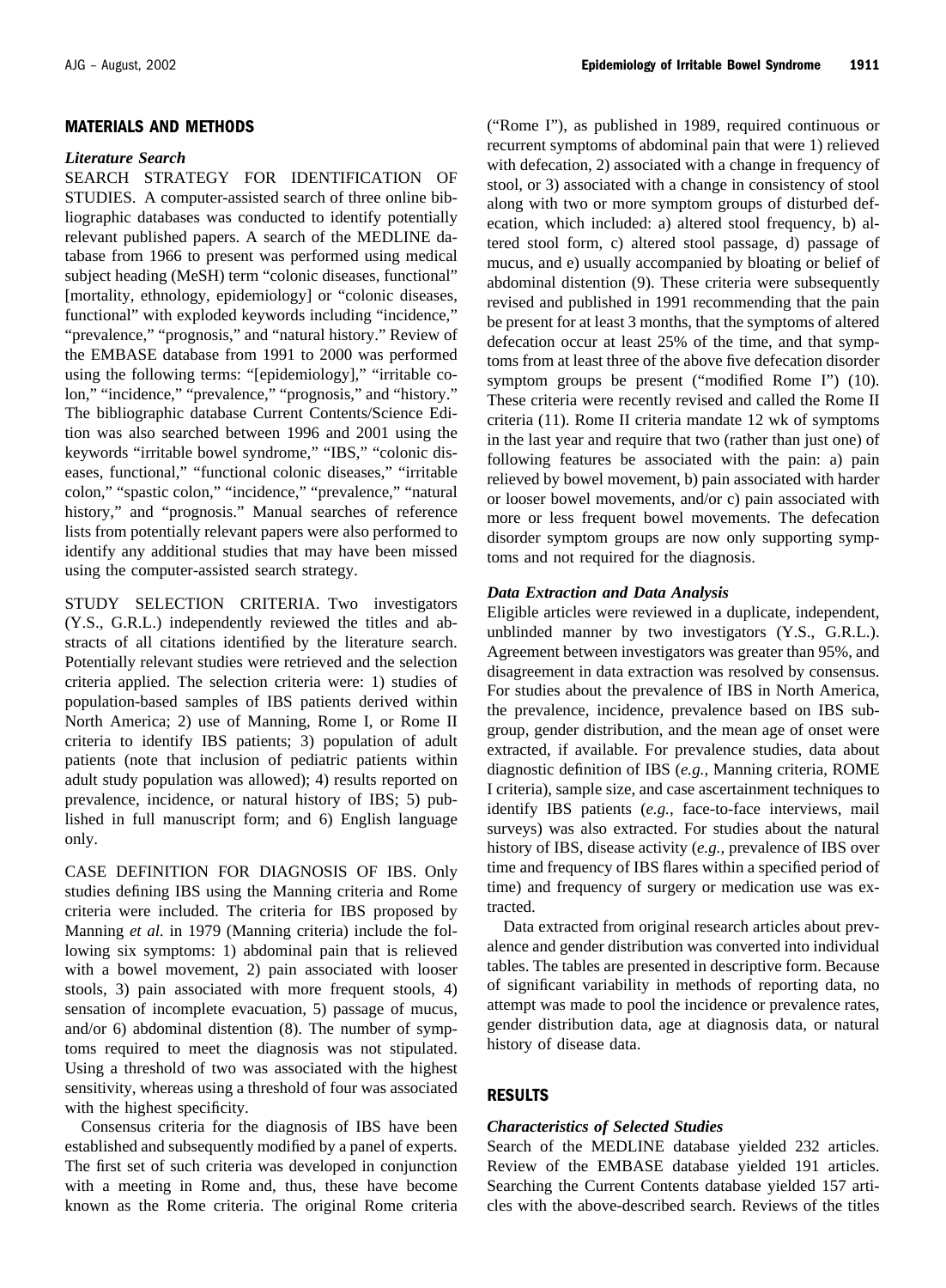**Table 1.** Population-Based IBS Prevalence Studies in North America

| Study                | Population         | Date of<br>Survey | Case Ascertainment      | Sample Size<br>(Response Rate) | Case Definition | Prevalence<br>${\rm (per\ 100)}$ |
|----------------------|--------------------|-------------------|-------------------------|--------------------------------|-----------------|----------------------------------|
| Hahn et al.          | <b>NHIS</b>        | 1989              | Face-to-face interviews | 42,392                         | Manning 2       | 8                                |
|                      |                    |                   |                         |                                | Modified Rome I | 3                                |
|                      |                    |                   |                         |                                | Either criteria | 8                                |
| Drossman et al.      | U.S. Householder   | 1990              | Phone interviews        | 5430/8250 (66%)                | Modified Rome I | 9.4                              |
| Talley <i>et al.</i> | Olmsted County, MN | 1988              | Mailed questionnaires   | 835/1021 (82%)                 | Manning 2p      | 17.0                             |
|                      |                    |                   |                         |                                | Manning 3p      | 12.8                             |
|                      |                    |                   |                         |                                | Manning 4p      | 8.7                              |
| Saito et al.         | Olmsted County, MN | 1992              | Mailed questionnaires   | 643/892 (72%)                  | Manning 2p      | 20.4                             |
|                      |                    |                   |                         |                                | Manning 3p      | 15.7                             |
|                      |                    |                   |                         |                                | Rome I          | 13.1                             |
|                      |                    |                   |                         |                                | Modified Rome I | 8.5                              |

and abstracts, followed by review of the full manuscripts of potentially relevant articles, identified eight articles that met inclusion criteria (12–19). Only studies from the United States were found, as there were no published populationbased studies from Mexico or Canada.

# *Prevalence Estimates by Definition*

The prevalence estimates for IBS varied between 3% and 20.4% (Table 1), with prevalence rates concentrated at approximately 10%. In these studies, different definitions of IBS were used to quantify the prevalence of IBS. In the National Health Interview Survey (NHIS) performed in 1989, a total of 42,392 individuals were interviewed in a face-to-face manner to ascertain whether they experienced symptoms consistent with IBS (12). Using a threshold of two of six of the Manning symptoms, the US national prevalence was estimated to be 8% of the population. Using the modified Rome criteria, the prevalence was estimated to be 3%. In the US Householder Survey published in 1993, the investigators surveyed 8250 households selected on the basis of a stratified probability random sample from a large consumer opinion mailing list (13). The modified Rome criteria were used to define cases of IBS. After excluding those reporting an organic disease, the prevalence for IBS

**Table 2.** Prevalence of IBS by Gender

was 9.4%. Two population-based surveys have been conducted by mail in Olmsted County, MN. In the first study using a random sample of 1021 residents, 835 (82%) eligible subjects responded (14). The definition of IBS was varied using thresholds of two, three, and four or more of the six Manning symptoms and the presence of frequent recurrent abdominal pain. Prevalence estimates after adjustment to the age and gender structure of the 1990 white population in the US were 17.0, 12.8, and 8.7 per 100, respectively. In a follow-up study of this cohort, the prevalence estimates using Manning and Rome criteria were directly compared (15). The prevalence per 100 was 20.4 using a threshold of two Manning symptoms, 15.7 using three symptoms, 8.6 using four symptoms, 13.1 using the original Rome I criteria, and 8.5 using the modified Rome criteria.

## *Gender Differences in Prevalence*

Prevalence estimates for each gender was reported in three studies (Table 2). The US Householders study found a higher prevalence in women; the prevalence among the women in their study was 14.5%, *versus* 7.7% in men. In the NHIS, the ratio of female to male individuals with IBS was also approximately 2:1, although no specific estimates were given. However, in Olmsted County, the gender-specific

| Study                                   | Case Definition | Prevalence (95% CI)     |  |
|-----------------------------------------|-----------------|-------------------------|--|
| Drossman et al. (US Householder)        | Modified Rome I | $F: 14.5\%$ *           |  |
|                                         |                 | $M: 7.7\%$ *            |  |
| Talley et al. (Olmsted County, MN 1988) | Manning 2p      | $F: 18.2 (14.4 - 21.9)$ |  |
|                                         |                 | M: $15.8(12.2-19.4)$    |  |
|                                         | Manning 3p      | F: $13.6(10.2-16.9)$    |  |
|                                         |                 | M: $12.1(8.9-15.3)$     |  |
| Saito et al. (Olmsted County, MN 1992)  | Manning 2p      | $F: 22.4(17.1-27.7)$    |  |
|                                         |                 | M: $18.4(13.1-23.8)$    |  |
|                                         | Manning 3p      | $F: 17.7 (23.9 - 22.5)$ |  |
|                                         |                 | M: $13.5(8.8-18.3)$     |  |
|                                         | Manning 4p      | F: 10.2 (6.5–13.9)      |  |
|                                         |                 | M: $6.8(3.1-10.5)$      |  |
|                                         | Rome I          | F: 12.7 (8.6–16.7)      |  |
|                                         |                 | M: $13.3(8.6-18.1)$     |  |
|                                         | Modified Rome I | F: 8.4 (5.2–11.7)       |  |
|                                         |                 | M: $8.4(4.3-12.4)$      |  |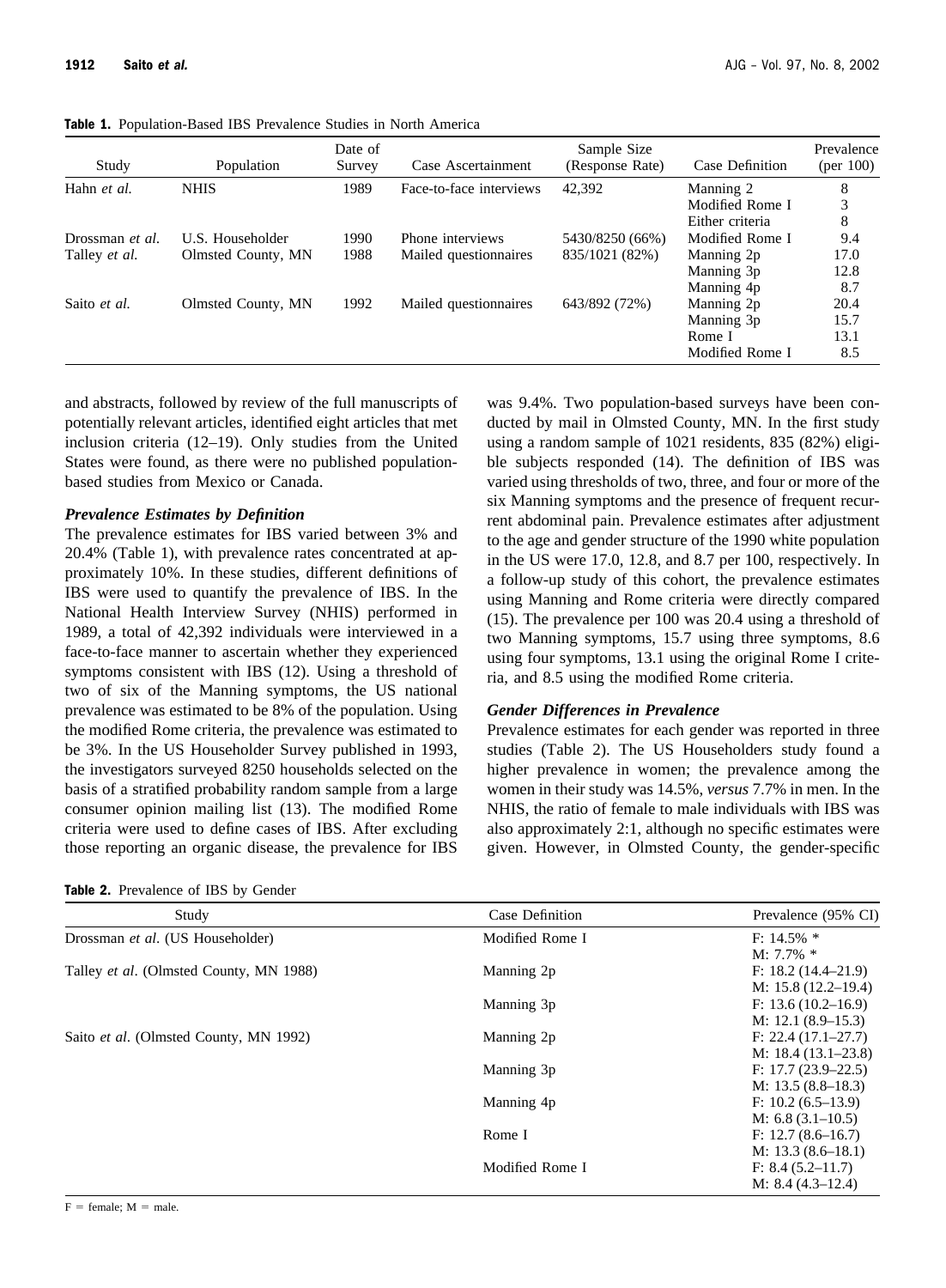

**Figure 1.** Age-adjusted prevalence of IBS (per 100 subjects) by symptom subgroups in Olmsted County, MN, 1988–1993. a-ibs both constipation and diarrhea;  $c$ -ibs  $=$  constipation-predominant;  $d - ibs = diarhea-predominant; n - ibs = neither constitution nor$ diarrhea.

prevalence rates have been much more similar between men and women. In women, the prevalence was 18.2% as compared to 15.8% in males using the Manning 2 criteria, but the rates were very similar for women and men,12.7% and 13.3%, using the original Rome criteria.

#### *Age and Prevalence*

Each of the studies demonstrated slight changes in IBS prevalence by age. Younger persons had the highest prevalence, whereas prevalence was lower in the middle-aged population. In the US Householders study, the incidence was 13.5% in the group aged  $\leq$  45 yr compared with 9.4% in the group aged  $>45$  yr. Similar trends were seen in the Olmsted County population. However, in a separate study, a survey was mailed to a cohort of elderly Olmsted County residents and the prevalence (using three or more Manning criteria as the definition) increased slightly with age, from approximately 8% in the group aged 65–74 yr to more than 12% in the group aged  $>85$  yr (16). Overall, these studies about the prevalence of IBS demonstrate minimal differences in IBS prevalence based on age. The prevalence of IBS was approximately 10%, regardless of the age group.

## *IBS Subgroups*

Only one study (17) has looked at the prevalence of IBS by symptom subgroups (Fig. 1). In a report that used data from a number of surveys of random samples of Olmsted County residents, the people who met the Manning criteria for IBS were further subdivided based on their bowel symptoms. The overall prevalence of constipation-predominant IBS was 5.2% and for diarrhea-predominant IBS it was 5.5%. The prevalence of having both diarrhea and constipationtype symptoms was 5.2%, whereas 4.2% of participants did not meet criteria for either constipation or diarrhea. The age-adjusted, gender-specific prevalence rates were similar for men and women except in the constipation-predominant IBS group, in which the prevalence was significantly higher in women (6.7% *vs* 3.5%). In the Epidemiology of Constipation study (EPOC), a total of 10,018 persons selected from across the US were interviewed by telephone (18). The prevalence for the IBS in the constipation subgroup was 2.1%; the prevalence for those reporting a combination of IBS and rectal outlet obstruction symptoms was 3.5%.

#### *Incidence of IBS*

No true population-based North American IBS incidence studies were found in this literature search. A single study used repeated surveys over time to estimate incidence (19). In Olmsted County, a cohort was surveyed on two occasions 1 yr apart, using the Manning criteria, and 9% of subjects free of IBS at baseline reported IBS in follow-up. This was calculated to be an onset rate of 67 per 1000 person-years. However, this study did not determine whether study patients had a past medical history of IBS. These surveys, which report the development of IBS symptoms over the course of 1 yr, determine only whether the study patients had active IBS at the onset of the study. Thus, these respondents may not have been true "incident" cases with first-time onset of symptoms.

#### *Natural History*

The same study, which used repeated surveys over a 1-yr interval, evaluated natural history of IBS and met inclusion criteria for this systematic review. In this longitudinal study done in Olmsted County, 38% of subjects who met the definition of IBS (using two or more Manning criteria) did not meet the criteria at 1-yr follow-up. Over 1 year, the prevalence using the Manning criteria changed only from 17% to 18.1%. Using the modified Rome criteria, the prevalence changed from 7.2% to 8.0%. Thus, there is a relative numerical balance in the number of persons who begin to meet and fail to meet the definition of IBS over time. No other study of North American IBS patients provides data about other aspects of natural history. Thus, no study in this systematic review provides data about disease activity of IBS or about frequency of surgery or medication use.

## **DISCUSSION**

Our systematic review of the literature has shown that the prevalence estimates for IBS in the United States have ranged from 3% to 20%; however, this wide range of prevalence estimates seems to be the result of changes in the definition of IBS used rather than true differences in IBS prevalence. No one definition can be considered a gold standard for the diagnosis, although the hope is that Rome II will become such. Unfortunately, the studies in this review were performed before the development of the Rome II criteria. Nevertheless, most estimates indicate that the prevalence of IBS is approximately 10–15%, and this estimate is consistent with multiple non-US IBS studies summarized in previous review articles (20). An IBS prevalence of 10–15% estimates that as many as 30–45 million North American adults have symptoms of IBS during any given year. Yet, this systematic review is marked by the sparse data about the natural history of IBS in North America,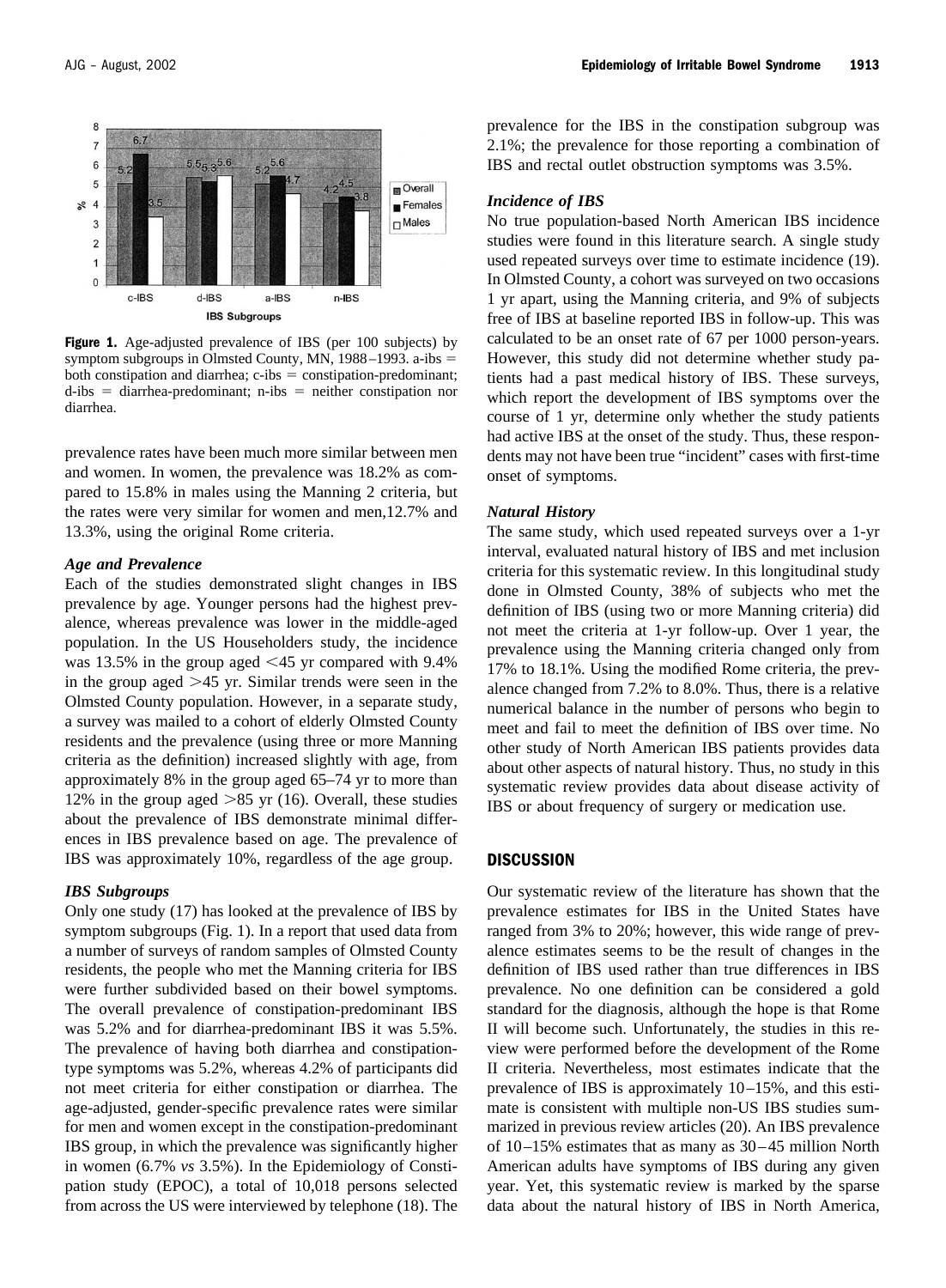including the incidence of IBS, disease activity or frequency of surgery, and medication use. Given the relative lack of data, this systematic review reinforces the need for appropriately designed trials to clarify the epidemiology of IBS.

This review has shown fairly consistent results in the prevalence estimates by age, gender, and symptom subgroup. The prevalence decreases slightly with age in most trials, and the prevalence is similar for constipation-predominant IBS and diarrhea-predominant IBS. Unlike clinicbased studies (21), population-based studies do not demonstrate the 4:1 female to male predominance. Rather, in the community, this ratio ranges from 1:1 to 2:1. The underlying reasons behind these gender differences are unclear. They could, again, be related to criteria used for diagnosis (15); or they could be related to sociocultural differences, differences in health-care seeking behavior between men and women, or true biological differences in the natural history of IBS between men and women. Future epidemiological research should seek to elicit possible reasons underlying these findings.

Appropriately designed trials about the incidence of IBS in North America are lacking. One population-based study has been reported by one of the authors (G.L.) but presented only in abstract form (22). The incidence of a clinical diagnosis of IBS was determined in Olmsted County by identifying persons with a diagnosis of IBS in the medical record, and reviewing their medical records to be sure that the person had not received a diagnosis of IBS in the preceding decade. The incidence was found to be 200 per 100,000 person-years, although this estimate is likely to be lower than the true incidence of IBS for reasons discussed below.

Optimal natural history studies would provide data about the disease activity of IBS, frequency of surgery and medication use, or even the frequency that IBS symptoms cause these individuals to miss work. Although no studies that met our prespecified criteria provided this information, other sources do provide some estimates about the natural history of IBS. IBS is an episodic disorder, marked by periods of severe disease activity followed by periods of minimal symptoms. A single study has examined the natural history of IBS symptoms during a period of severe IBS disease activity (23). In this study, 122 IBS patients in the United Kingdom who actively sought care for symptomatic IBS were followed for 12 wk. The study patients reported approximately 12 distinct "episodes" of IBS symptoms over the 12-wk period. Maximum duration of each IBS episode was 5 days, although the majority of study patients reported IBS symptoms on more than 50% of days. Thus, in this trial in the United Kingdom, patients alternate between several days with symptoms and several days without symptoms. The results from the single IBS natural history trial (including those in this systematic review) demonstrated that up to 38% of IBS patients did not meet diagnostic criteria for IBS, and reported prolonged symptom-free periods after 1 yr of follow-up, suggesting that IBS patients may develop a "remission" after a series of symptomatic episodes (19). Longitudinal studies have also been done outside the US, and one study in particular bears reporting (24). A Swedish team surveyed individuals on two occasions 1 yr apart, and found symptom onset and disappearance rates similar to those in the previous study in Olmsted County, MN. This study went a step further by showing that the symptoms changed over time. The 40% of individuals who were said to have "disappearance" of IBS symptoms actually had other GI symptoms during follow-up, and the 10% who had "onset" of IBS often had other symptoms at baseline. Thus, the coming and going of symptoms is not an all-or-none phenomenon; rather, there is a great deal of symptom change.

Data about the frequency of surgery or medication use or even the frequency of missed work because of IBS symptoms are also part of the natural history of IBS, although no population-based trials of North American patients report these data in full manuscript form. Nevertheless, prescription databases suggest that a low estimate of the cost of pharmaceutical use by IBS patients exceeds 80 million dollars annually, with total costs of health care exceeding 1 billion dollars annually (25). The US Householder Survey (13) estimated that IBS patients miss 13 days of work annually because of illness, compared with control patients who miss only 5 days of work annually because of illness. If the additional work loss resulting from illness is attributable to IBS, then the indirect costs from this absenteeism may exceed 19 billion annually (25). Finally, additional indirect data suggests that IBS patients are more likely to undergo abdominal surgical procedures. Specifically, one population-based trial in the United Kingdom found that cholecystectomy was more common in IBS patients compared with controls  $(4.6\% \text{ vs } 2.4\%$ , respectively;  $p < 0.01$ ; OR = 1.9, 95% CI = 1.2–3.2) (26). IBS patients are more likely to undergo hysterectomy (27) and appendectomy (28) compared with controls. Finally, based on recent abstract data, the lifetime prevalence of abdominal surgery in IBS patients may be two times higher when compared with normal controls (59% *vs* 32%, respectively) (29).

Given the paucity of literature about the incidence and natural history of IBS, renewed efforts should focus on the development of well-designed trials about the epidemiology of this disease. These trials will need to overcome several potential pitfalls. First, in the prevalence studies, only 50% of people with IBS symptoms report having ever seen a physician for these symptoms; thus, medical records cannot identify everyone with IBS. Symptoms may come and go; thus, symptom inventories must be taken repeatedly over time. Recent studies have identified that IBS symptoms are common in both middle school and high school aged individuals (30). Thus, a true IBS incidence study would require data collection to begin almost at birth. Therefore, optimal trials about the epidemiology of IBS would meet the following criteria for a natural history study: 1) populationbased samples of patients followed from the time of diagnosis, 2) appropriate and objective criteria for the initial